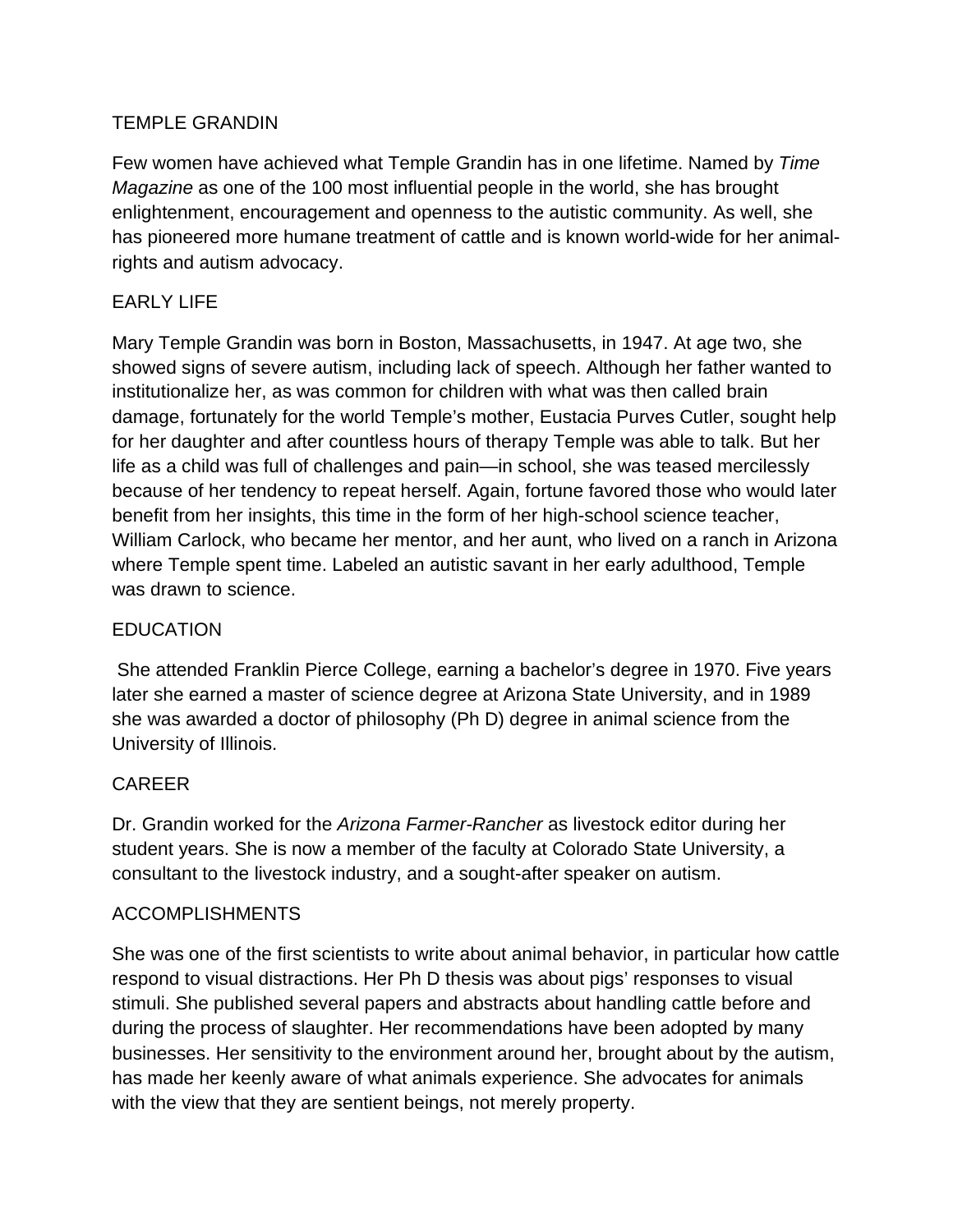#### HONORS, AWARDS AND RECOGNITON

In the Heroes category, she was named one of the 100 most influential people in the world by *Time Magazine* in 2010.

In 2011, she was awarded the Ashoka Fellowship.

In 2012, she was inducted into the Colorado Women's Hall of Fame, the Texas Trail Hall of Fame and the Hall of Great Westerners of the National Cowboy & Western Heritage Museum.

She received a distinguished service award from the American Farm Bureau in 2015.

In 2016, she was inducted into the American Academy of Arts and Sciences.

In 2017, she was inducted into the National Women's Hall of Fame.

She was the subject of a film which received Golden Globe awards and of a BBC documentary and has been featured in other documentaries.

Honorary doctorate degrees have been awarded by several universities. The meat industry has conferred several awards.

#### BOOKS:

*Emergence: Labeled Autistic*, 1986 *The Learning Style of People with Autism: An Autobiography*, 1995 *Thinking in Pictures*, 1996 *Animals in Translation*, 2005 *The Way I See It*, 2008 *Improving Animal Welfare, a Practical Approach*, 2010

#### HER LEGACY

Temple Grandin is an outstanding advocate for those with disabilities, most notably autism, an example of courage and determination in the face of significant barriers, and a prominent, widely respected spokesperson for the welfare of animals. She has had lasting influence on procedures and practices in the meat industry and is world renowned for her scientific expertise.

#### QUESTIONS

- What gave her the determination to persist in spite of obstacles?
- Dr. Grandin always wears jeans and a Western shirt, no matter where she is appearing. Why do you think she does this?
- Do you know, or know of, autistic people? If so, how have they been treated and cared for? Is the treatment appropriate and helpful?
- Would you like to see the film about Dr. Grandin?